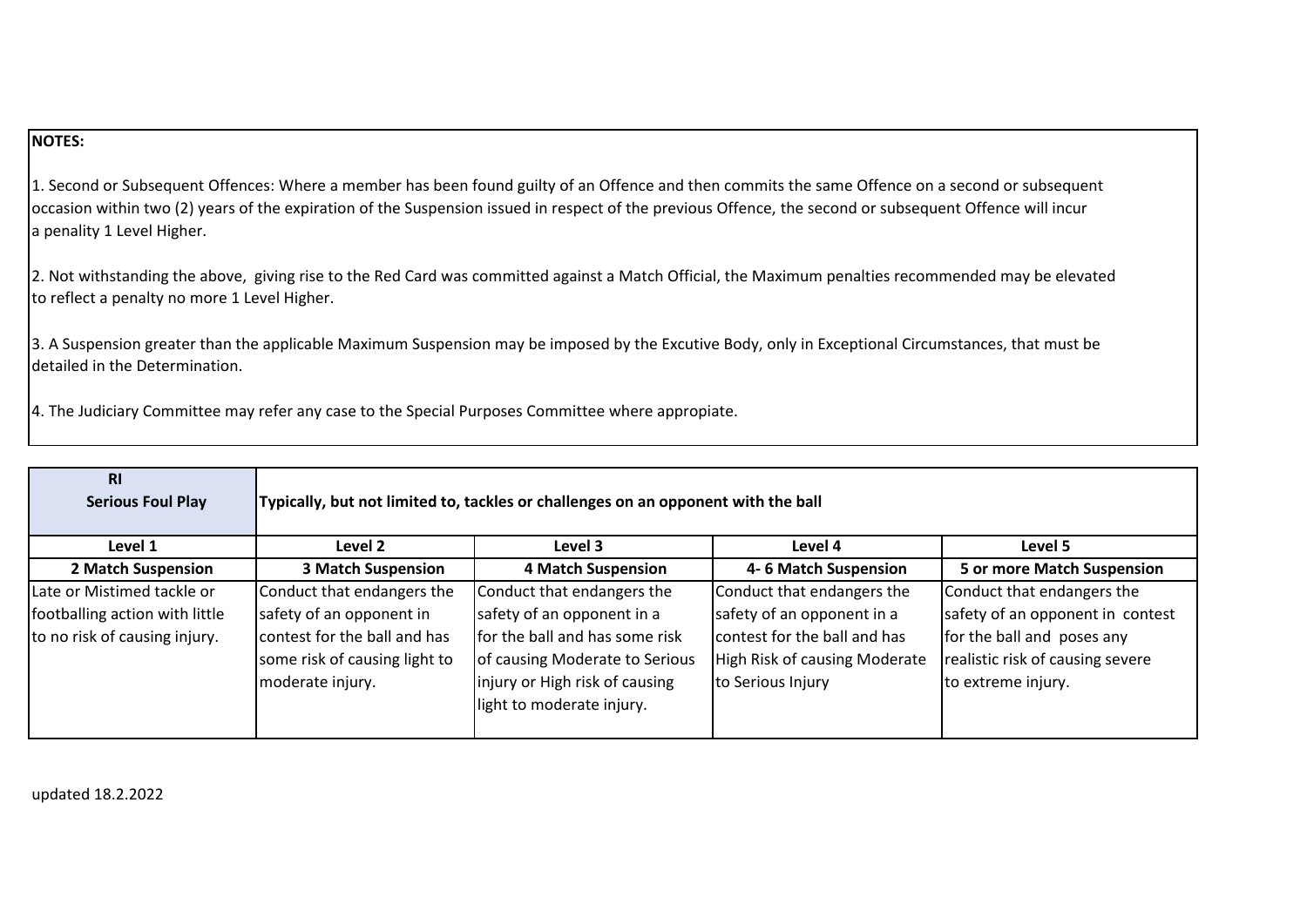| R <sub>2</sub><br><b>VIOLENT CONDUCT</b> | Typically, but not limited to, the use or attempted use of excessive force against another person when not challenging<br><b>for the ball</b> |                               |                                |                                     |
|------------------------------------------|-----------------------------------------------------------------------------------------------------------------------------------------------|-------------------------------|--------------------------------|-------------------------------------|
| Level 1                                  | Level 2                                                                                                                                       | Level 3                       | Level 4                        | Level 5                             |
| 2-3 Match Suspension                     | 3 or 4 Match Suspension                                                                                                                       | 4-5 Match Suspension          | 4-6 Match Suspension           | <b>5 or Match Suspension</b>        |
| Pushing, shoving or holding,             | Striking or attempting to                                                                                                                     | Active involvement in a melee | Instigating a Melee or Brawl,  | Violent conduct leading to high     |
| no escalation, no risk of injury         | strike with low to moderate                                                                                                                   | or Brawl. Striking with       | entering an ongoing Melee or   | risk of injury, including but not   |
|                                          | force, holding or grappling                                                                                                                   | sufficient force to pose a    | Brawl, escalating the          | llimited to strikes directed        |
|                                          | in such a way as to prevent                                                                                                                   | real risk of causing injury.  | violence of a Melee or Brawl   | towards opponent's head, face       |
|                                          | the other person from                                                                                                                         |                               | or prolonging it. Travelling   | or gential area. Strikes to cause   |
|                                          | leaving the situation                                                                                                                         |                               | from a significant distance in | significant injury, or actions that |
|                                          |                                                                                                                                               |                               | order to commit any Level 2 or | has caused actual harm or injury    |
|                                          | Low Risk of Injury                                                                                                                            |                               | Level 3 offence.               |                                     |

| <b>R3</b><br><b>SPITS AT AN OPPONENT</b><br>OR ANY OTHER PERSON |                      |                                                        |                                                             |                                                                                                                          |
|-----------------------------------------------------------------|----------------------|--------------------------------------------------------|-------------------------------------------------------------|--------------------------------------------------------------------------------------------------------------------------|
| Level 1                                                         | Level 2              | Level 3                                                | Level 4                                                     | Level 5                                                                                                                  |
|                                                                 |                      | <b>4 Match Suspension</b>                              | 4 - 6 Match Suspension                                      | 5 or more Match Suspension                                                                                               |
| Left blank purposely                                            | Left blank purposely | Spitting inadvertently at or<br>towards another person | Intentional act of spitting at<br>or towards another person | Intentional act of spitting on or<br>at another person where<br>spittle makes contact with<br>a person's body or attire. |